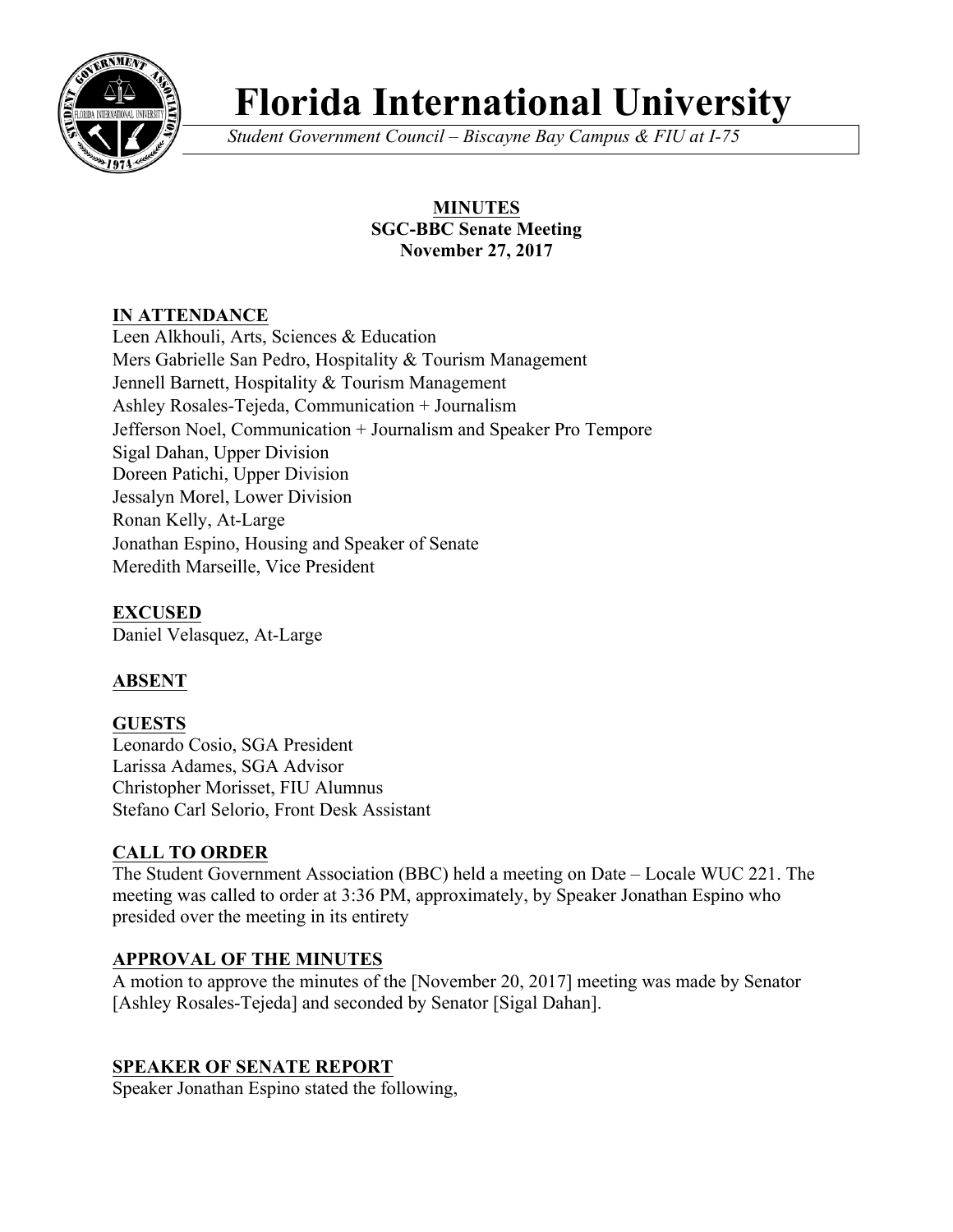I. Bayview Open Forum, Wednesday, November 29, 2017

#### **VICE PRESIDENT REPORT**

Vice President Meredith Marseille stated the following,

- I. Student Food Pantry Drive
- II. Bayview Open Forum
	- a. Wednesday, November 29, 2017
	- b. Flyers are going to be distributed to students.
- III. Reflexology Path
	- a. Training will be held at Nova Southeastern University (NSU) on December 2, 2017

## **SPEAKER PRO TEMPORE REPORT**

Speaker Pro Tempore Jefferson Noel stated the following,

I. Meeting with the Dean of CARTA before the end of the semester

II. In collaboration with the Director of Lectures Christine Massesus, we will be handing out surveys to students to pick out an individual for the first lecture.

## **FINANCE CHAIR REPORT**

Senator Ronan Kelly stated the following,

I. The meeting date with all Finance Committee members are to be announced.

## **RLJ CHAIR REPORT**

Senator Jessalyn Morel stated the following,

I. A meeting with Senator Daniel Velasquez will be held during this week.

## **INTERNAL AFFAIRS REPORTS**

Senator Leen Alkhouli stated the following,

I. In collaboration with SGA Intern, the survey for CASE Students are finished.

## **STUDENT ADVOCACY CHAIR REPORT**

Senator Ashley Rosales-Tejeda stated the following,

I. No report was to be made.

## **ADVISOR REPORT**

SGA Advisor Larissa Adames stated the following,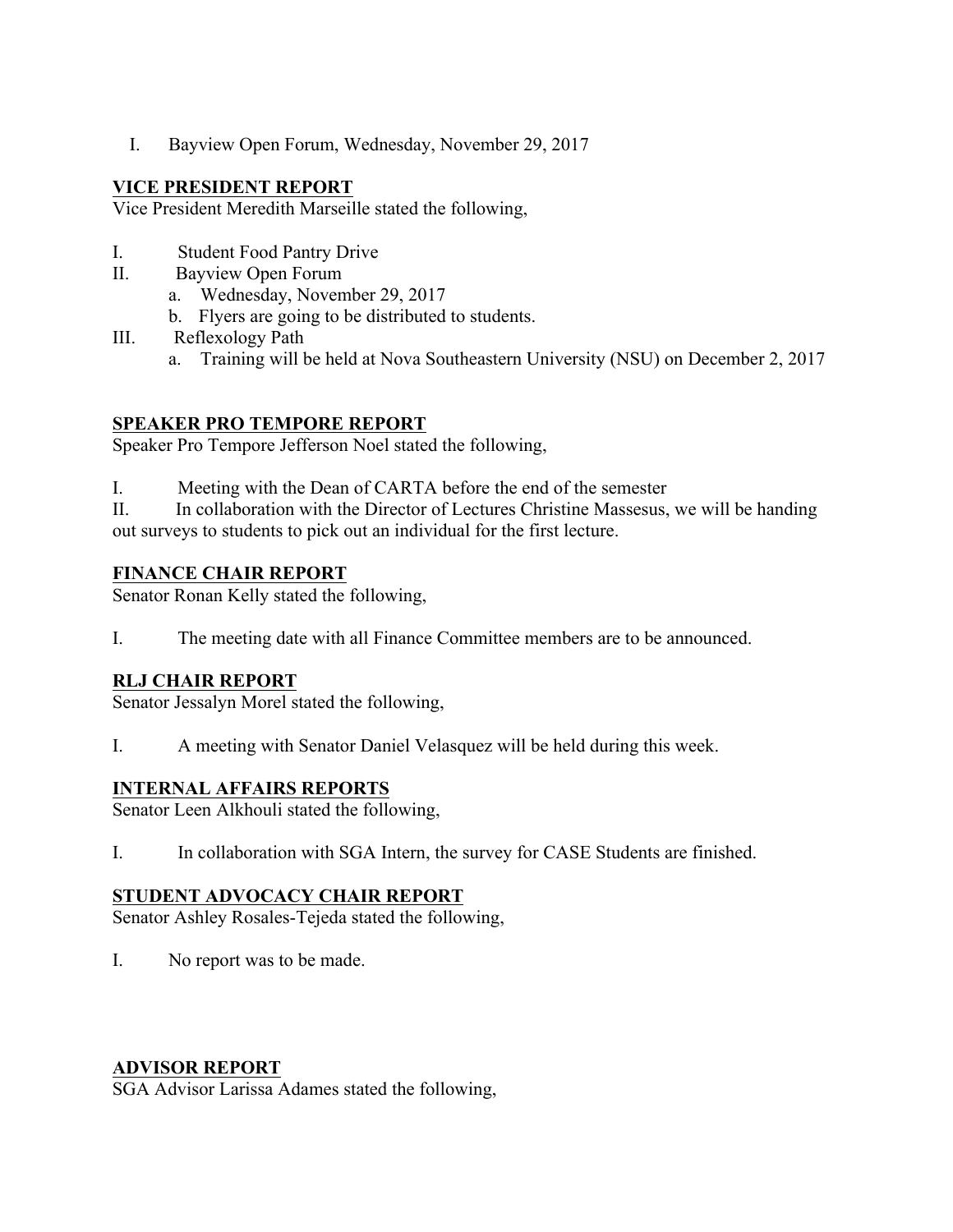- I. United Way Bake Off Winner
- II. Stipend Packets need to be filled if done so already
- III. NACA Assessments have to be completed by students.
- IV. Sundaes with the Senate
	- a. Supplies need to be bought a week before the day of the event.

#### **OLD BUSINESS**

- I. Please refer to APPROVAL OF THE MINUTES
- II. Joint Resolution 1702 Reading and Discussion

A motion to vote on the Joint Resolution 1702 was made by Senator Jessalyn Morel and seconded by Senator Ashley Rosales-Tejeda.

The motion passed with 4 AYE and 6 NAY.

- AYE Leen Alkhouli, Arts, Sciences & Education
- AYE Mers Gabrielle San Pedro, Hospitality & Tourism Management
- AYE Jennell Barnett, Hospitality & Tourism Management
- NAY Ashley Rosales-Tejeda, Communication + Journalism
- NAY Jefferson Noel, Communication + Journalism and Speaker Pro Tempore
- AYE Sigal Dahan, Upper Division
- NAY Doreen Patichi, Upper Division
- NAY Jessalyn Morel, Lower Division
- NAY Ronan Kelly, At-Large
- NAY Jonathan Espino, Housing and Speaker of Senate

## **NEW BUSINESS**

- I. Constitutional Review by President Leonardo Cosio
	- a. In collaboration with Vice President of Student Affairs, Dr. Larry Lunsford
	- b. Discussion was opened up to the council members

c. An initiative is taking place to combine both of FIU's SGAs (Modesto Maidique and Biscayne Bay) into one student council

- d. Allowed for more of accountability for the U-Wide Council
- e. The legislature for both campuses and student governments will be combined
- f. Upcoming Constitutional Review, November 28, 155 WUC, 4:30PM 7:30PM

#### **ANNOUNCEMENTS**

- I. SGA Gives Thanks, November 27, 5pm-7pm, WUC 223
- II. Bayview Housing Forum, November 29, Noon-2pm